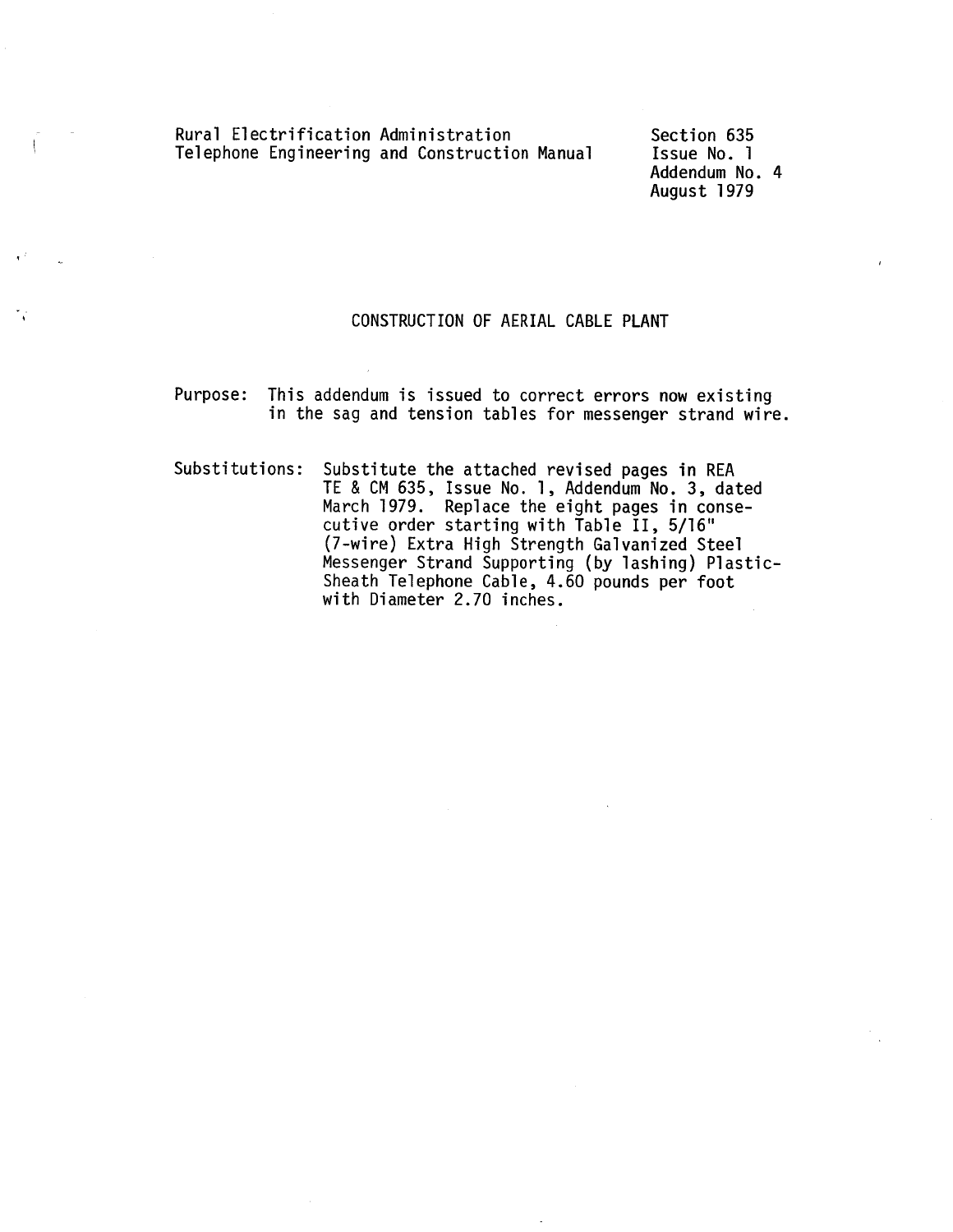$\int$ 

 $\label{eq:2.1} \frac{1}{\sqrt{2}}\int_{\mathbb{R}^3} \frac{1}{\sqrt{2}}\left(\frac{1}{\sqrt{2}}\right)^2\left(\frac{1}{\sqrt{2}}\right)^2\left(\frac{1}{\sqrt{2}}\right)^2\left(\frac{1}{\sqrt{2}}\right)^2\left(\frac{1}{\sqrt{2}}\right)^2\left(\frac{1}{\sqrt{2}}\right)^2\left(\frac{1}{\sqrt{2}}\right)^2\left(\frac{1}{\sqrt{2}}\right)^2\left(\frac{1}{\sqrt{2}}\right)^2\left(\frac{1}{\sqrt{2}}\right)^2\left(\frac{1}{\sqrt{2}}\right)^2\left(\$ 

 $\label{eq:2.1} \frac{1}{\sqrt{2}}\left(\frac{1}{\sqrt{2}}\right)^{2} \left(\frac{1}{\sqrt{2}}\right)^{2} \left(\frac{1}{\sqrt{2}}\right)^{2} \left(\frac{1}{\sqrt{2}}\right)^{2} \left(\frac{1}{\sqrt{2}}\right)^{2} \left(\frac{1}{\sqrt{2}}\right)^{2} \left(\frac{1}{\sqrt{2}}\right)^{2} \left(\frac{1}{\sqrt{2}}\right)^{2} \left(\frac{1}{\sqrt{2}}\right)^{2} \left(\frac{1}{\sqrt{2}}\right)^{2} \left(\frac{1}{\sqrt{2}}\right)^{2} \left(\$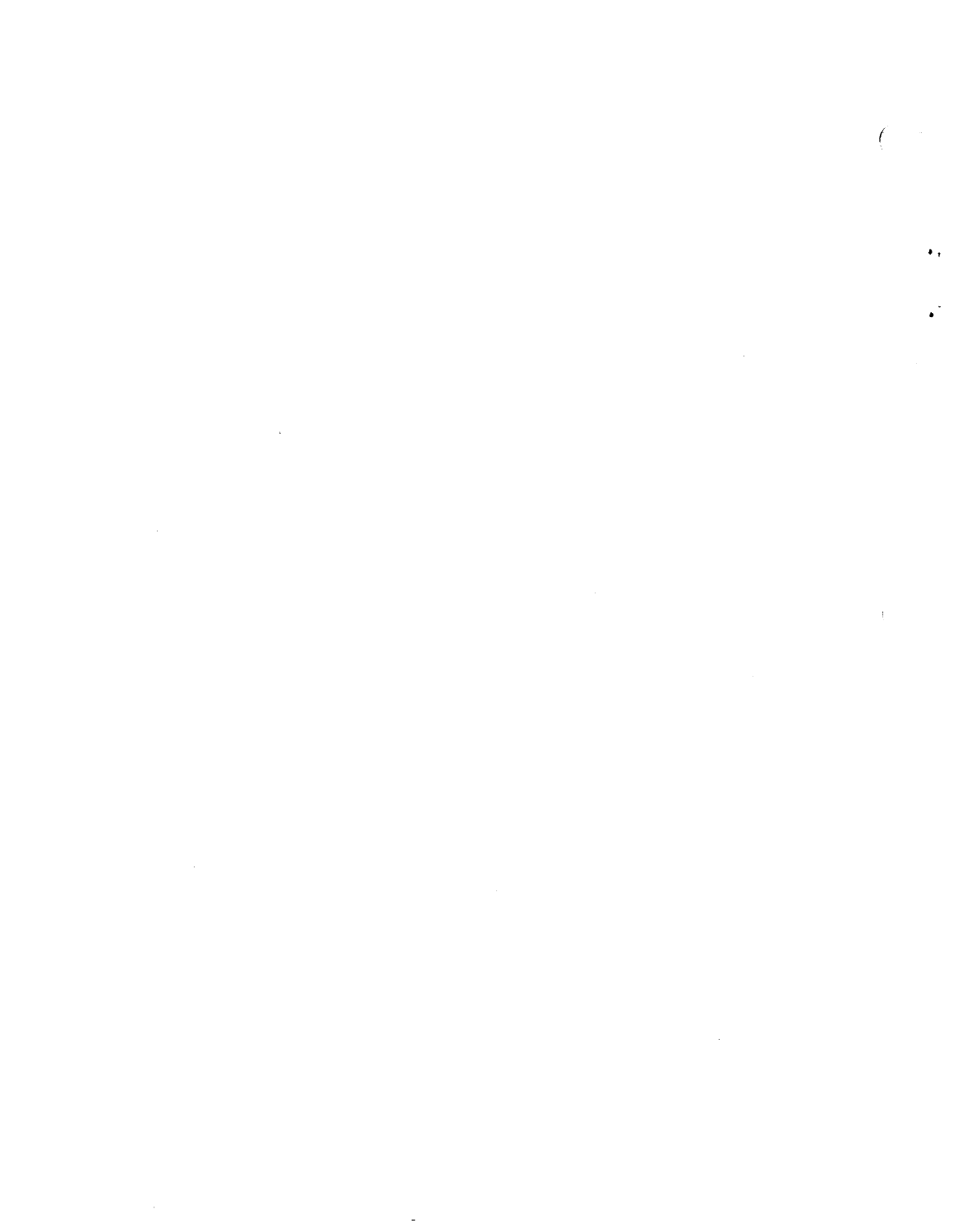## TABLE II

Initial Sags and Tensions with Cable in Place and Final Sags for Ground Clearance Determination of 5/16" (7-wire) Extra High Strength Galvanized Steel Messenger Strand Supporting (by Lashing) Plastic-Sheath Telephone Cable 4.60 Pounds per foot with Diameter 2.70 Inch.

# Heavy, Medium, and Light Loading Districts

Initial or stringing tension of messenger strand only equals  $2,400$  pounds at  $60^{\circ}$ F

| Span Length          |              |             | $100 - ft.$   |           | $125 - ft.$   |             | $150 - ft.$              | $175-ft.$ |               |
|----------------------|--------------|-------------|---------------|-----------|---------------|-------------|--------------------------|-----------|---------------|
|                      |              |             | Sag Tension   |           | Sag Tension   |             | Sag Tension              |           | Sag Tension   |
|                      | Temp.        | in          | in            | in        | in            | in          | 1n                       | in        | in            |
|                      | $\mathbf{P}$ |             | Inches Pounds |           | Inches Pounds |             | Inches Pounds            |           | Inches Pounds |
|                      |              |             |               |           |               |             |                          |           |               |
| Initial              |              |             |               |           |               |             |                          |           |               |
| No ice, no wind      | $\bf{0}$     | 20.2        | 3553          | 28.9      | 3882          | 38.5        | 4197                     | 49.0      | 4502          |
| No ice, no wind      | 20           | 20.8        | 3456          | 29.6      | 3792          | 39.4        | 4118                     | 49.9      | 4427          |
| No ice, no wind      | 40           | 21.4        | 3362          | 30.3      | 3705          | 40.2        | 4035                     | 50.8      | 4348          |
| No ice, no wind      | 60           | 22.0        | 3271          | 31.0      | 3619          | 40.9        | 3953                     | 51.7      | 4271          |
| No ice, no wind      | 80           | 22.6        | 3181          | 31.8      | 3532          | 41.7        | 3870                     | 52.6      | 4194          |
| No ice, no wind      | 100          | 23.2        | 3091          | 32.5      | 3448          | 42.6        | 3788                     | 53.6      | 4116          |
| Heavy-Final          |              |             |               |           |               |             |                          |           |               |
| $1/2$ " ice, no wind | 32           | 26.0        | --            | 36.5      | ∽–            | 47.9        |                          | 60.2      | --            |
| No ice, no wind      | 60           | 22.5        | 3209          | 31.6      | 3550          | 41.8        | 3873                     | 52.9      | 4180          |
| No ice, no wind      | 100          | 23.8        | 3022          | 33.4      | 3374          | 43.6        | 3706                     | 54.9      | 4025          |
|                      |              |             |               |           |               |             |                          |           |               |
| Medium-Final         |              |             |               |           |               |             |                          |           |               |
| $1/4$ " ice, no wind | 32           | 23.6        | ——            | 33.4      | $-\!$         | 44.0        | $\overline{\phantom{m}}$ | 55.3      |               |
| No ice, no wind      | 60           | 22.4        | 3237          | 31.4      | 3578          | 41.4        | 3908                     | 52.4      | 4222          |
| No ice, no wind      | 100          | 23.6        | 3047          | 33.1      | 3400          | 43.3        | 3737                     | 54.5      | 4062          |
| Light-Final          |              |             |               |           |               |             |                          |           |               |
| No ice, no wind      | 60           | 22.2        | 3253          | 31.1      | 3596          | 41,2        | 3928                     | 52.0      |               |
| No ice, no wind      | 100          | 23.5        | 3064          | 32.8      | 3418          | 43.0        | 3757                     | 54.1      | 4246<br>4086  |
|                      |              |             |               |           |               |             |                          |           |               |
| Span Length          |              | $200 - ft.$ |               | $225-ft.$ |               | $250 - ft.$ |                          | $275-ft.$ |               |
| Initial              |              |             |               |           |               |             |                          |           |               |
| No ice, no wind      | $\mathbf{0}$ | 60.1        | 4797          | 71.8      | 5083          | 84.1        | 5363                     | 97.1      | 5629          |
| No ice, no wind      | 20           | 61.1        | 4725          | 72.9      | 5013          | 85.8        | 5294                     | 98.3      | 5567          |
| No ice, no wind      | 40           | 62.1        | 4650          | 74.0      | 4942          | 86.6        | 5226                     | 99.6      | 5500          |
| No ice, no wind      | 60           | 63.1        | 4575          | 75.0      | 4870          | 87.8        | 5159                     | 100.9     | 5433          |
| No ice, no wind      | 80           | 64.2        | 4498          | 76.1      | 4796          | 89.0        | 5088                     | 102.2     |               |
| No ice, no wind      | 100          | 65.2        | 4424          | 77.3      | 4723          |             |                          |           | 5367          |
|                      |              |             |               |           |               | 90.2        | 5017                     | 103.5     | 5299          |
| Heavy-Final          |              |             |               |           |               |             |                          |           |               |
| $1/2$ " ice, no wind | 32           | 73.2        | --            | 87.2      | --            | 102.7       |                          |           |               |
| No ice, no wind      | 60           | 64.6        | 4470          | 77.3      | 4739          | 90.8        | 4991                     |           |               |
| No ice, no wind      | 100          | 67.0        | 4321          | 79.7      | 4596          | 93.4        | 4849                     |           |               |
|                      |              |             |               |           |               |             |                          |           |               |
| Medium-Final         |              |             |               |           |               |             |                          |           |               |
| $1/4$ " ice, no wind | 32           | 67.4        | --            | 80.3      |               | 94.0        |                          | 108.3     | ---           |
| No ice, no wind      | 60           | 63.9        | 4523          | 76.1      | 4811          | 89.1        | 5084                     | 102.7     | 5348          |
| No ice, no wind      | 100          | 66.1        | 4368          | 78.6      | 4655          | 91.8        | 4933                     | 105.6     | 5194          |
| Light-Final          |              |             |               |           |               |             |                          |           |               |
| No ice, no wind      | 60           | 63.4        | 4548          | 75.5      | 4840          | 88.3        | 5124                     | 101.5     | 5394          |
| No ice, no wind      | 100          | 65.8        | 4394          | 78.1      | 4681          | 91.1        | 4974                     | 104.5     | 5246          |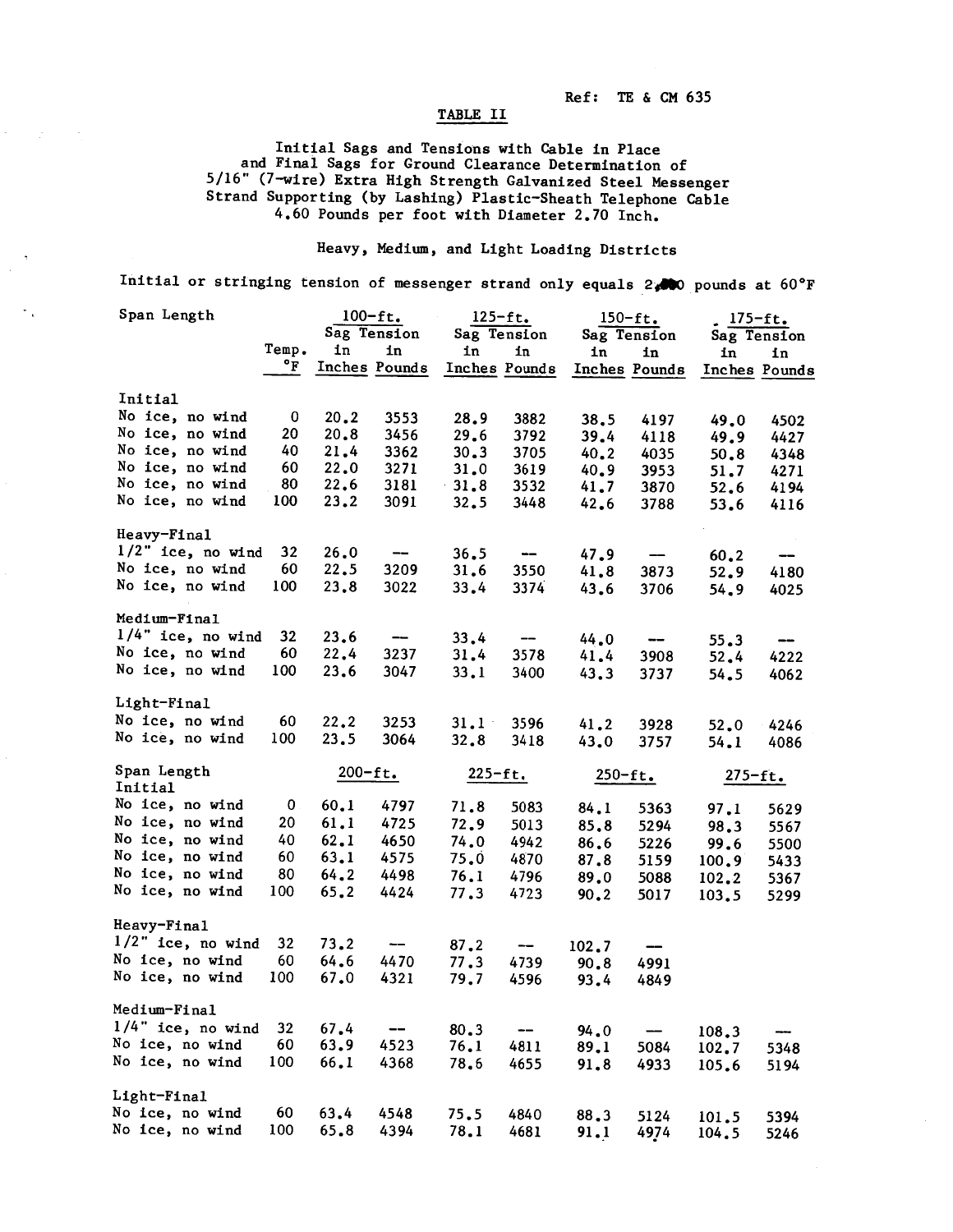$\overline{1}$ 

 $\bullet$ 

## TABLE II

Initial Sags and Tensions with Cable in Place and Final Sags for Ground Clearance Determination of 5/16" (7-wire) Extra High Strength Galvanized Steel Messenger Strand Supporting (by Lashing) Plastic-Sheath Telephone Cable 4.60 Pounds per foot with Diameter 2.70 Inch.

## Heavy, Medium, and Light Loading Districts

Initial or stringing tension of messenger strand only equals  $2,000$  pounds at  $60^{\circ}$ F

| Span Length          |              |       | $300 - ft.$   |       | $325 - ft.$   | $350 - ft.$   |      |  |
|----------------------|--------------|-------|---------------|-------|---------------|---------------|------|--|
|                      |              |       | Sag Tension   |       | Sag Tension   | Sag Tension   |      |  |
|                      | Temp.        | in    | in            | in    | in            | in            | in   |  |
|                      | $\mathbf{P}$ |       | Inches Pounds |       | Inches Pounds | Inches Pounds |      |  |
| Initial              |              |       |               |       |               |               |      |  |
| No ice, no wind      | $\mathbf 0$  | 110.7 | 5893          | 125.0 | 6133          | 139.8         | 6369 |  |
| No ice, no wind      | 20           | 112.0 | 5832          | 126.4 | 6074          | 141.0         | 6312 |  |
| No ice, no wind      | 40           | 113.4 | 5766          | 127.8 | 6010          | 142.5         | 6251 |  |
| No ice, no wind      | 60           | 114.6 | 5701          | 129.2 | 5948          | 143.9         | 6191 |  |
| No ice, no wind      | 80           | 116.0 | 5634          | 130.6 | 5882          | 145.4         | 6129 |  |
| No ice, no wind      | 100          | 117.3 | 5568          | 132.0 | 5819          | 146.9         | 6068 |  |
| Medium-Final         |              |       |               |       |               |               |      |  |
| $1/4$ " ice, no wind | 32           | 123.5 |               |       |               |               |      |  |
| No ice, no wind      | 60           | 117.0 | 5582          |       |               |               |      |  |
| No ice, no wind      | 100          | 120.1 | 5444          |       |               |               |      |  |
| Light-Final          |              |       |               |       |               |               |      |  |
| No ice, no wind      | 60           | 115.5 | 5654          | 130.5 | 5888          | 145.7         | 6119 |  |
| No ice, no wind      | 100          | 118.7 | 5511          | 133.8 | 5749          | 149.1         | 5985 |  |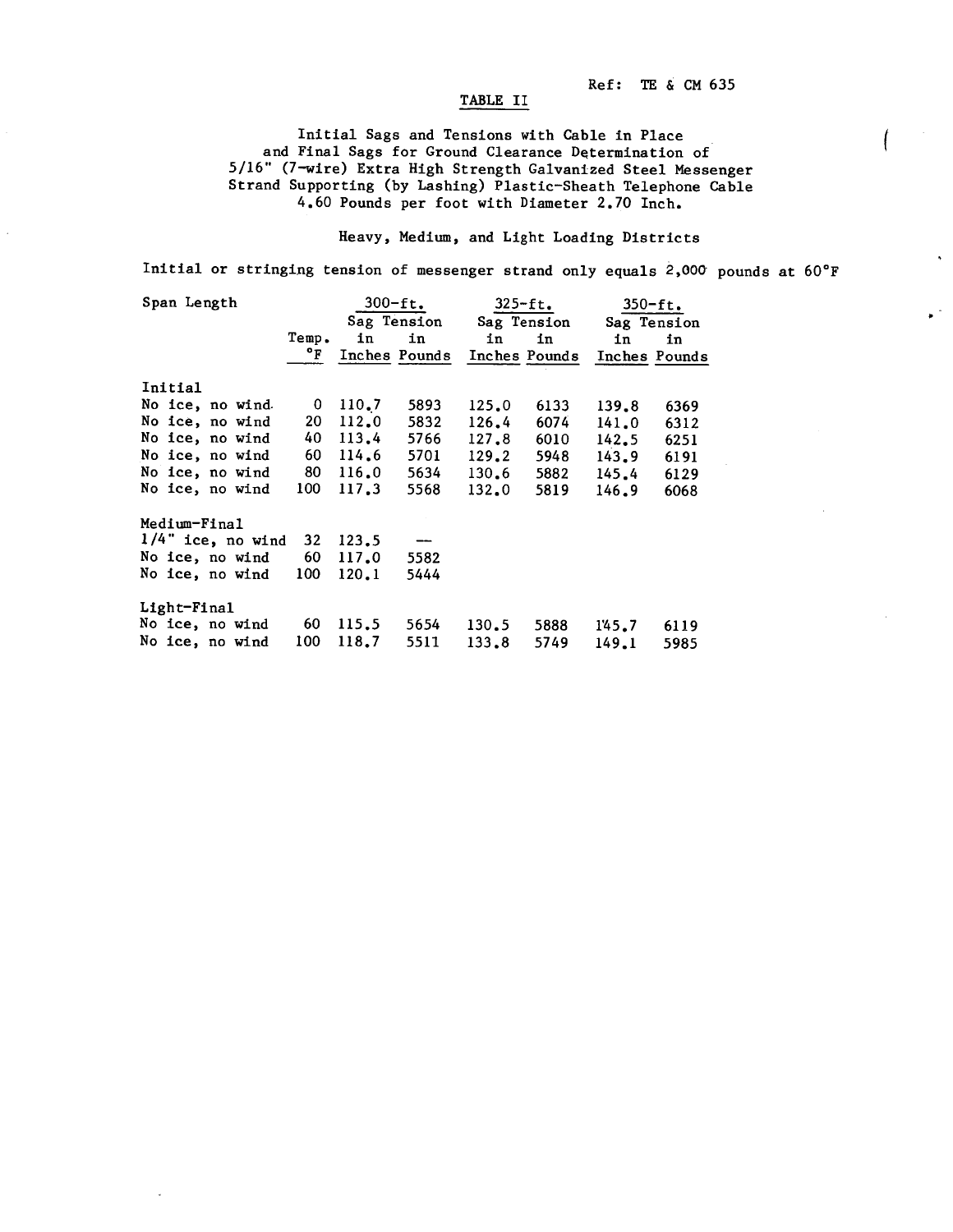#### TABLE II

Initial Sags and Tensions with Cable in Place and Final Sags for Ground Clearance Determination of<br>5/16" (7-wire) Extra High Strength Galvanized Steel Messenger Strand Supporting (by Lashing) Plastic-Sheath Telephone Cable 4.80 Pounds per foot with Diameter 2.80 Inch.

 $\tilde{C}$ 

# Heavy, Medium, and Light Loading Districts

Initial or stringing tension of messenger strand only equals 2,000 pounds at 60°F

| Span Length          |          |             | $100 - ft.$   |           | $125 - ft.$   | $150 - ft.$ |                        |                | $175 - ft.$   |
|----------------------|----------|-------------|---------------|-----------|---------------|-------------|------------------------|----------------|---------------|
|                      |          |             | Sag Tension   |           | Sag Tension   | Sag Tension |                        |                | Sag Tension   |
|                      | Temp.    | in          | in            | in        | in            | in          | in                     | in             | in            |
|                      | °F       |             | Inches Pounds |           | Inches Pounds |             | Inches Pounds          |                | Inches Pounds |
|                      |          |             |               |           |               |             |                        |                |               |
| Initial              |          |             |               |           |               |             |                        |                |               |
| No ice, no wind      | 0        | 20.8        | 3609          | 29.6      | 3950          | 3950        | 39.4                   | 50.2           | 4592          |
| No ice, no wind      | 20       | 22.4        | 3514          | 30.3      | 3861          | 40.3        | 4198                   | 51.0           | 4518          |
| No ice, no wind      | 40       | 22.0        | 3421          | 31.0      | 3775          | 41.1        | 4116                   | 51.9           | 4439          |
| No ice, no wind      | 60       | 22.6        | 3331          | 31.7      | 31.7          | 3687        | 41.8                   | 52.8           | 4364          |
| No ice, no wind      | 80       | 23.2        | 3242          | 32.5      | 3603          | 42.6        | 3952                   | 53.7           | 4287          |
| No ice, no wind      | 100      | 23.8        | 3152          | 33.2      | 3519          | 43.5        | 3870                   | 54.7           | 4210          |
|                      |          |             |               |           |               |             |                        |                |               |
| Heavy-Final          |          |             |               |           |               |             |                        |                |               |
| $1/2$ " ice, no wind | 32       | 26.5        | --            | 37.3      | $-$           | 48.8        | --                     | 61.3           |               |
| No ice, no wind      | 60       | 23.1        | 3269          | 32.3      | 3621          | 42.7        | 3954                   | 54.0           | 4271          |
| No ice, no wind      | 100      | 24.4        | 3084          | 34.1      | 3447          | 44.5        | 3790                   | 55.9           | 4119          |
|                      |          |             |               |           |               |             |                        |                |               |
| Medium-Final         |          |             |               |           |               |             |                        |                |               |
| $1/4$ " ice, no wind | 32       | 24.1        | --            | 34.2      | --            | 44.9        | $\qquad \qquad \cdots$ | 56.4           |               |
| No ice, no wind      | 60       | 23.0        | 3297          | 32.1      | 3648          | 42.3        | 3990                   | 53.5           | 4314          |
| No ice, no wind      | 100      | 24.2        | 3109          | 33.8      | 3471          | 44.2        | 3819                   | 55.6           | 4156          |
|                      |          |             |               |           |               |             |                        |                |               |
| Light-Final          |          |             |               |           |               |             |                        |                |               |
| No ice, no wind      | 60       | 22.8        | 3314          | 31.9      | 3667          | 42.1        | 4011                   | 53.1           | 4338          |
| No ice, no wind      | 100      | 24.0        | 3125          | 33.5      | 3489          | 43.9        | 3840                   | $55.2^{\circ}$ | 4181          |
|                      |          |             |               |           |               |             |                        |                |               |
| Span Length          |          | $200 - ft.$ |               | $225-ft.$ |               | $250 - ft.$ |                        | $275 - ft.$    |               |
| Initial              |          |             |               |           |               |             |                        |                |               |
| No ice, no wind      | $\bf{0}$ | 61.4        | 4897          | 73.3      | 5193          | 85.9        | 5481                   | 99.1           | 5753          |
| No ice, no wind      | 20       | 62.4        | 4825          | 74.4      | 5123          | 87.1        | 5413                   | 100.3          | 5692          |
| No ice, no wind      | 40       | 63.4        | 4750          | 75.5      | 5052          | 88.3        | 5345                   | 101.6          | 5626          |
| No ice, no wind      | 60       | 64.3        | 4676          | 76.5      | 4981          | 89.5        | 5279                   | 102.8          | 5560          |
| No ice, no wind      | 80       | 65.4        | 4600          | 77.6      | 4908          | 90.7        | 5209                   | 104.1          | 5496          |
| No ice, no wind      | 100      | 66.4        | 4526          | 78.7      | 4836          | 91.9        | 5140                   | 105.4          |               |
|                      |          |             |               |           |               |             |                        |                | 5429          |
| Heavy-Final          |          |             |               |           |               |             |                        |                |               |
| $1/2$ " ice, no wind | 32       | 74.4        | --            | 88.6      |               | 104.4       |                        |                |               |
| No ice, no wind      | 60       | 66.0        | 4568          | 78.9      | 4843          |             |                        |                |               |
| No ice, no wind      | 100      | 68.3        | 4421          | 81.3      | 4702          | 92.7        | 5100                   |                |               |
|                      |          |             |               |           |               | 95.3        | 4960                   |                |               |
| Medium-Final         |          |             |               |           |               |             |                        |                |               |
| $1/4$ " ice, no wind | 32       | 68.7        | --            | 81.8      |               | 95.7        | --                     | 110.2          |               |
| No ice, no wind      | 60       | 65.2        | 4624          | 77.6      | 4920          | 90.8        | 5200                   | 104.7          |               |
| No ice, no wind      | 100      | 67.4        | 4470          | 80.1      | 4768          | 93.5        | 5053                   | 107.6          | 5470          |
|                      |          |             |               |           |               |             |                        |                | 5317          |
| Light-Final          |          |             |               |           |               |             |                        |                |               |
| No ice, no wind      | 60       | 64.7        | 4649          | 77.0      | 4951          | 90.1        | 5244                   | 103.5          | 5520          |
| No ice, no wind      | 100      | 67.0        | 4497          | 79.5      | 4793          | 92.8        | 5096                   | 106.4          | 5373          |
|                      |          |             |               |           |               |             |                        |                |               |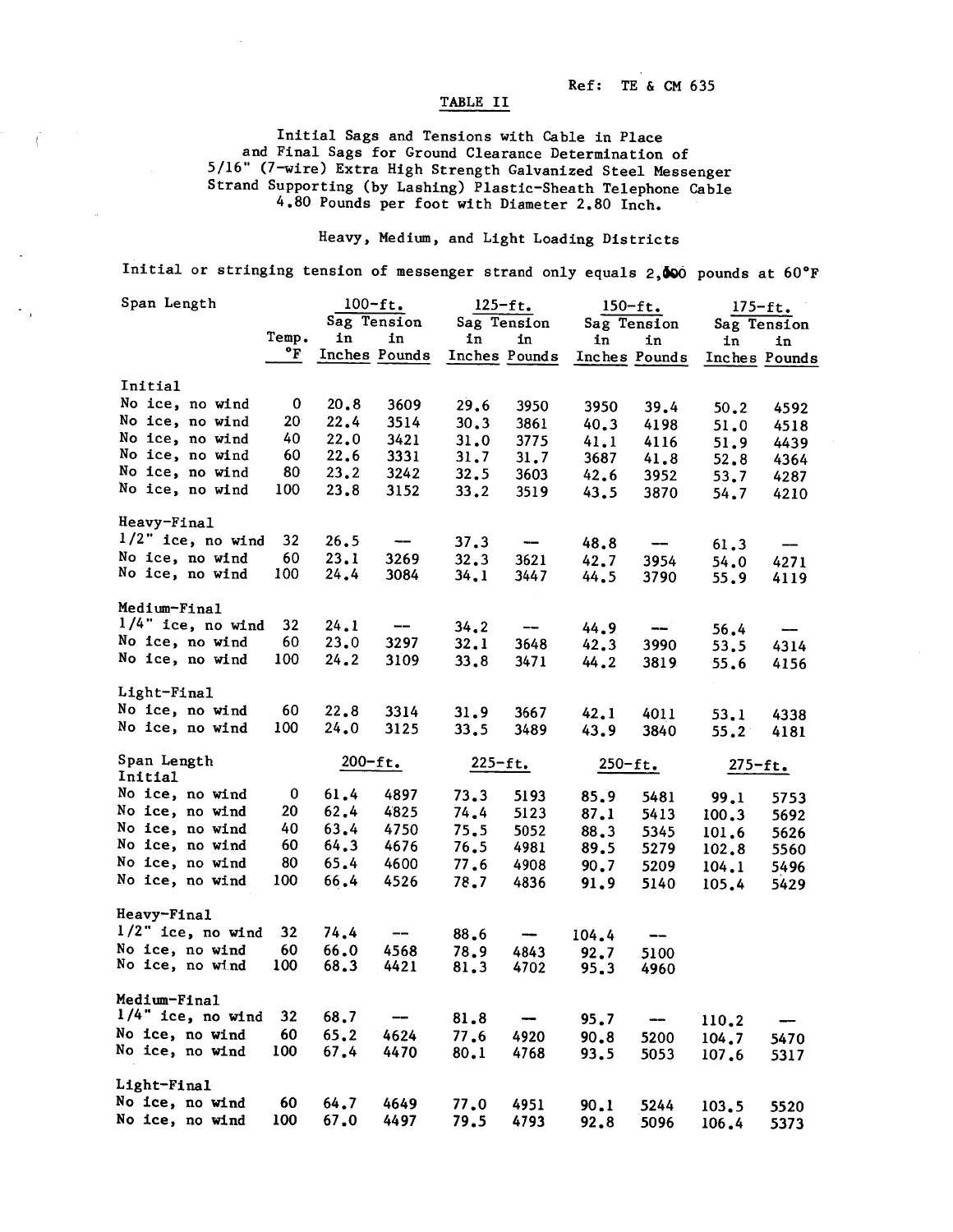## TABLE II

Initial Sags and Tensions with Cable in Place<br>and Final Sags for Ground Clearance Determination of<br>5/16" (7-wire) Extra High Strength Galvanized Steel Messenger Strand Supporting (by Lashing) Plastic-Sheath Telephone Cable 5.00 Pounds per foot with Diameter 2.80 Inch.

## Heavy, Medium, and Light Loading Districts

Initial or stringing tension of messenger strand only equals 2,000 pounds at 60°F

| Span Length            |             |             | $100 - ft.$            |           | $125-ft.$     |             | $150 - ft.$   |           | $175 - ft.$   |
|------------------------|-------------|-------------|------------------------|-----------|---------------|-------------|---------------|-----------|---------------|
|                        |             |             | Sag Tension            |           | Sag Tension   |             | Sag Tension   |           | Sag Tension   |
|                        | Temp.       | in          | in                     | in        | in            | in          | in            | in        | in            |
|                        | °F          |             | Inches Pounds          |           | Inches Pounds |             | Inches Pounds |           | Inches Pounds |
| Initial                |             |             |                        |           |               |             |               |           |               |
| No ice, no wind        | $\mathbf 0$ | 21.4        | 3665                   | 30.4      | 4019          |             |               |           |               |
| No ice, no wind        | 20          | 22.0        | 3572                   | 31.0      | 3930          | 40.4        | 4357          | 51.4      | 4683          |
| No ice, no wind        | 40          | 22.6        | 3480                   | 31.7      |               | 41.2        | 4279          | 52.2      | 4609          |
| No ice, no wind        | 60          | 23.2        | 3391                   | 32.5      | 3845<br>3760  | 42.0        | 4197          | 53.0      | 4531          |
| No ice, no wind        | 80          | 23.8        | 3303                   |           |               | 42.7        | 4118          | 53.9      | 4457          |
| No ice, no wind        | 100         | 24.4        | 3214                   | 33.2      | 3674          | 43.5        | 4034          | 54.8      | 4380          |
|                        |             |             |                        | 33.9      | 3590          | 44.4        | 3952          | 55.8      | 4304          |
| Heavy-Final            |             |             |                        |           |               |             |               |           |               |
| $1/2$ " ice, no wind   | 32          | 27.0        | $\qquad \qquad \cdots$ | $38 - 1$  | $-\!$         | 49.8        | --            | 62.4      |               |
| No ice, no wind        | 60          | 23.7        | 3329                   | 33.1      | 3692          | 43.6        | 4035          | 55.1      | 4363          |
| No ice, no wind        | 100         | 25.0        | 3146                   | 34.8      | 3520          | 45.4        | 3875          | 57.0      | 4213          |
|                        |             |             |                        |           |               |             |               |           |               |
| Medium-Final           |             |             |                        |           |               |             |               |           |               |
| $1/4$ " ice, no wind   | 32          | 24.6        | --                     | 35.0      | --            | 45.9        | --            | 57.5      |               |
| No ice, no wind        | 60          | 23.6        | 3358                   | 32.9      | 3718          | 43.2        | 4072          | 54.6      | 4406          |
| No ice, no wind        | 100         | 24.8        | 3171                   | 34.5      | 3542          | 45.1        | 3901          | 56.7      | 4250          |
| Light-Final            |             |             |                        |           |               |             |               |           |               |
| No ice, no wind        | 60          | 23.4        | 3375                   | 32.7      | 3738          | 43.0        | 4094          | 54.2      | 4430          |
| No ice, no wind        | 100         | 24.6        | 3187                   | 34.2      | 3560          | 44.8        | 3923          | 56.3      | 42.76         |
| Span Length            |             | $200 - ft.$ |                        | $225-ft.$ |               | $250 - ft.$ |               |           |               |
| Initial                |             |             |                        |           |               |             |               | $275-ft.$ |               |
| No ice, no wind        | $\mathbf 0$ | 62.7        | 4997                   | 74.9      | 5303          | 87.7        | 5599          | 101.1     | 5877          |
| No ice, no wind        | 20          | 63.7        | 4925                   | 75.9      | 5233          | 88.9        | 5532          | 102.3     | 5817          |
| <b>No ice, no wind</b> | 40          | 64.7        | 4850                   | 77.0      | 5163          | 90.0        | 5465          | 103.6     | 5752          |
| No ice, no wind        | 60          | 65.6        | 4777                   | 78.0      | 5092          | 91.2        | 5399          | 104.8     | 5687          |
| <b>No ice, no wind</b> | 80          | 66.6        | 4702                   | 79.1      | 5020          | 92.4        | 5331          | 106.0     | 5625          |
| <b>No ice, no wind</b> | 100         | 67.6        | 4628                   | 80.2      | 4949          | 93.6        | 5263          | 107.3     | 5559          |
|                        |             |             |                        |           |               |             |               |           |               |
| Heavy-Final            |             |             |                        |           |               |             |               |           |               |
| $1/2$ " ice, no wind   | 32          | 75.6        | --                     | 90.0      | --            | 106,1       |               |           |               |
| No ice, no wind        | 60          | 67.4        | 4666                   | 80.6      | 4948          | 94.6        | 5209          |           |               |
| No ice, no wind        | 100         | 69.6        | 4521                   | 82.9      | 4808          | 97.2        | 5071          |           |               |
| <b>Medium-Final</b>    |             |             |                        |           |               |             |               |           |               |
| $1/4$ " ice, no wind   | 32          | 70.0        |                        | 83.3      |               | 97.4        |               | 112.1     |               |
| <b>No ice, no wind</b> | 60          | 66.5        | 4725                   | 79.1      | 5029          | 92.6        | 5316          | 106.7     | --            |
| No ice, no wind        | 100         | 68.7        | 4572                   | 81.6      | 4881          | 95.2        | 5173          | 109.6     | 5591<br>5441  |
|                        |             |             |                        |           |               |             |               |           |               |
| Light-Final            |             |             |                        |           |               |             |               |           |               |
| <b>No ice, no wind</b> | 60          | 66.0        | 4750                   | 78.5      | 5062          | 91.9        | 5364          | 105.5     | 5646          |
| <b>No ice, no wind</b> | 100         | 68.3        | 4600                   | 81.0      | 4905          | 94.5        | 5218          | 108.3     | 5500          |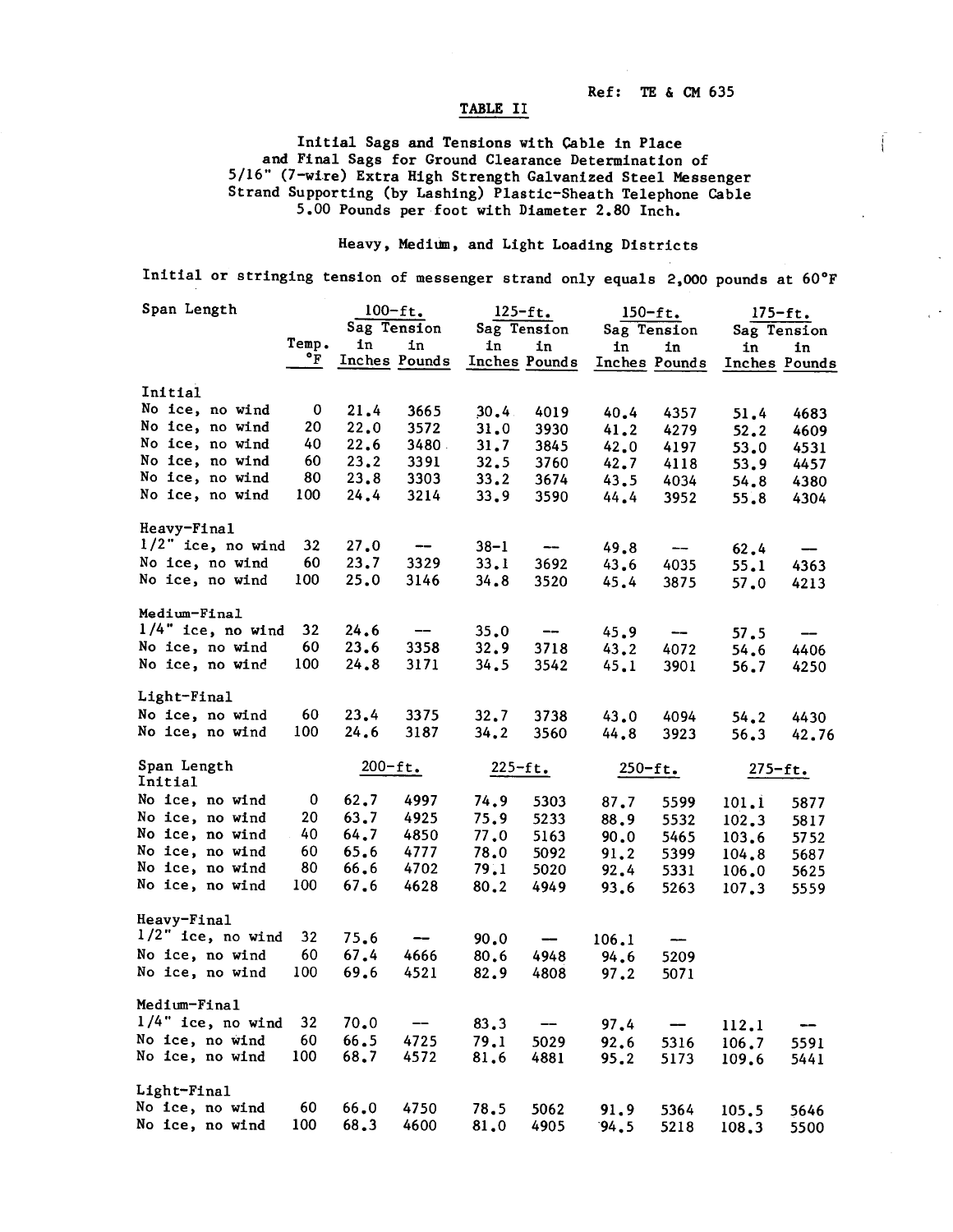#### TABLE II

Initial Sags and Tensions with Cable in Place and Final Sags for Ground Clearance Determination of 5/16" (7-wire) Extra High Strength Galvanized Steel Messenger Strand Supporting (by Lashing) Plastic-Sheath Telephone Cable 5.00 Pounds per foot with Diameter 2.80 Inch.

## Heavy, Medium, and Light Loading Districts

Initial or stringing tension of messenger strand only equals 2,000 pounds at 60°F

| Span Length     |       |       | $300 - ft.$   | $325-ft.$ |               |  |
|-----------------|-------|-------|---------------|-----------|---------------|--|
|                 |       |       | Sag Tension   |           | Sag Tension   |  |
|                 | Temp. | in    | in            | in        | in            |  |
|                 | °F    |       | Inches Pounds |           | Inches Pounds |  |
| Initial         |       |       |               |           |               |  |
| No ice, no wind | 0     | 115.3 | 6153          | 130.6     | 6399          |  |
| No ice, no wind | 20    | 116.5 | 6094          | 131.8     | 6342          |  |
| No ice, no wind | 40    | 117.8 | 6030          | 133.1     | 6280          |  |
| No ice, no wind | 60    | 119.0 | 5967          | 134.4     | 6220          |  |
| No ice, no wind | 80    | 120.4 | 5902          | 135.9     | 6158          |  |
| No ice, no wind | 100   | 121.7 | 5838          | 137.2     | 6097          |  |
| Light-Final     |       |       |               |           |               |  |
| No ice, no wind | 60    | 120.1 | 5915          | 136.1     | 6153          |  |
| No ice, no wind | 100   | 123.1 | 5773          | 139.2     | 6016          |  |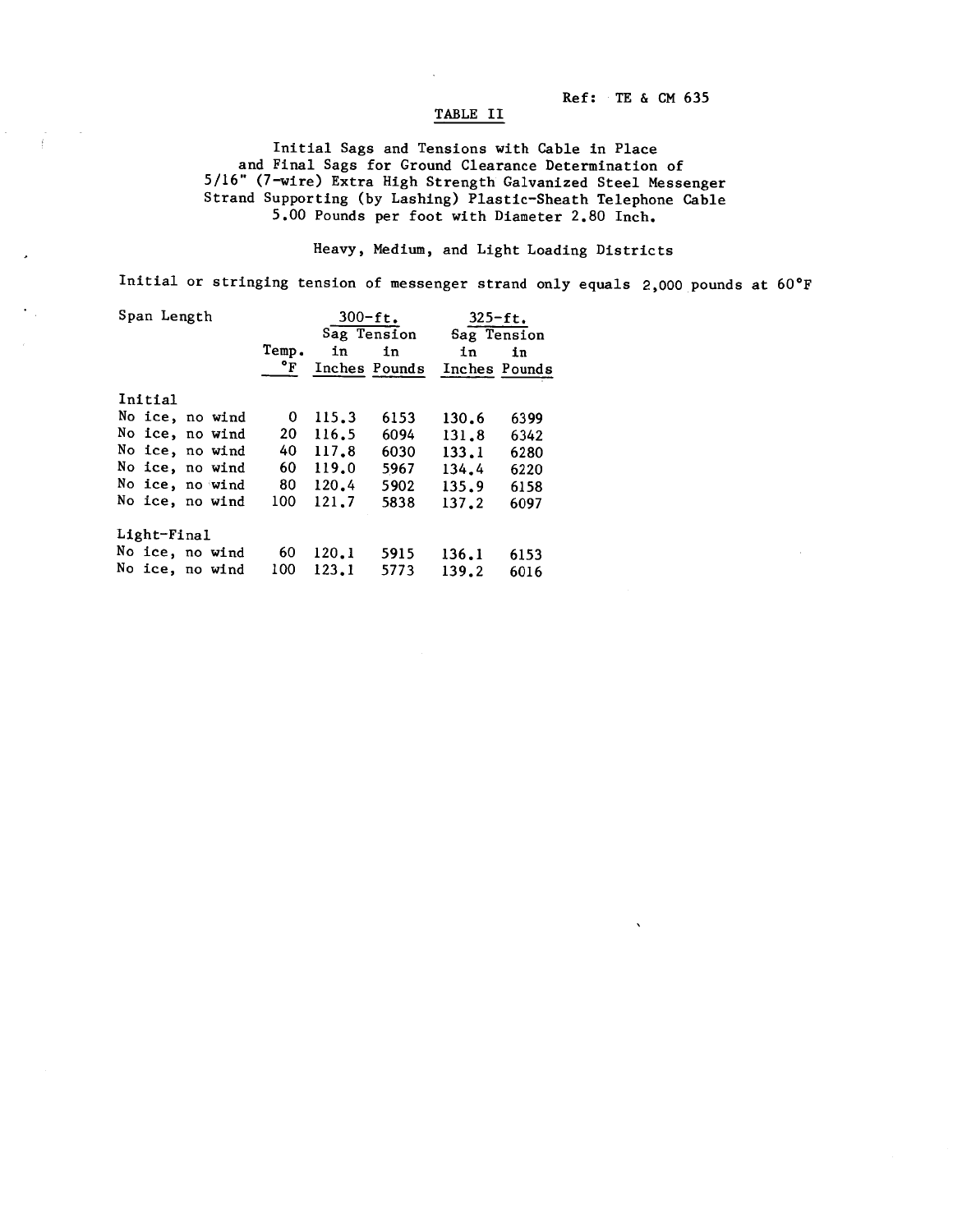$\sim 10^{-10}$  $\sim$  $\sqrt{2}$  $\mathcal{A}^{\pm}$  $\hat{\mathcal{C}}$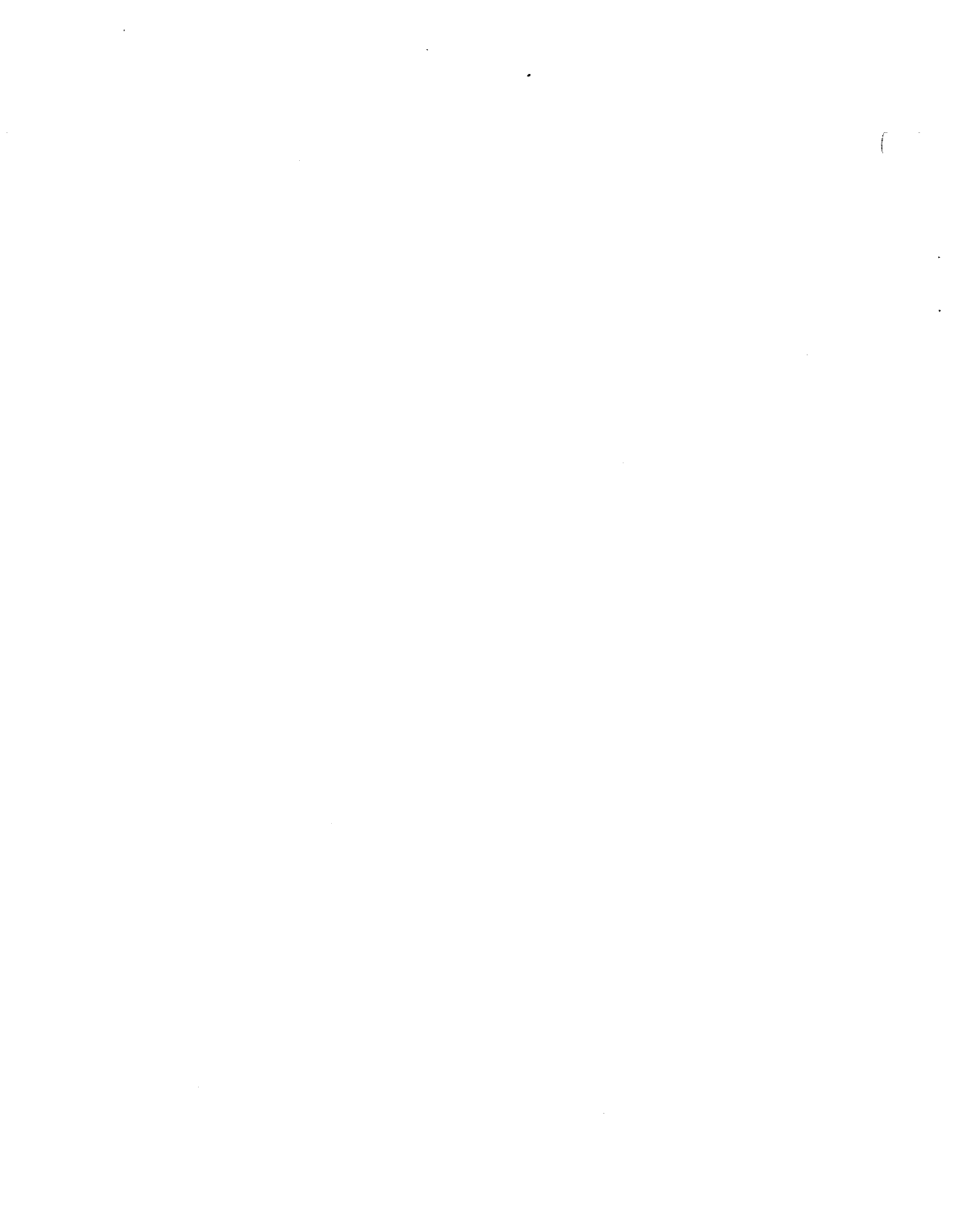## TABLE III

Initial Sags and Tensions with Cable in Place and Final Sags for Ground Clearance Determination of 7/16" (7-wire) Extra High Strength GalVanized Steel Messenger Strand Supporting (by Lashing) Plastic-Sheath Telephone Cable 1.00 Pounds per foot with Diameter 1.40 Inch.

## Heavy, Medium, and Light Loading Districts

Initial or stringing tension of messenger strand only equals 3800 pounds at 60°F

| Span Length                        |              |                | $200 - ft.$                |             | $225 - ft.$   |           | $250 - ft.$   |           | $275 - ft.$   |
|------------------------------------|--------------|----------------|----------------------------|-------------|---------------|-----------|---------------|-----------|---------------|
|                                    |              |                | Sag Tension                | Sag Tension |               |           | Sag Tension   |           | Sag Tension   |
|                                    | Temp.        | in             | in                         | in          | in            | in        | in            | in        | in            |
|                                    | $\mathbf{P}$ |                | Inches Pounds              |             | Inches Pounds |           | Inches Pounds |           | Inches Pounds |
|                                    |              |                |                            |             |               |           |               |           |               |
| Initial                            |              |                |                            |             |               |           |               |           |               |
| No ice, no wind                    | $\bf{0}$     | 17.0           | 4973                       | 19.8        | 5051          | 23.6      | 5129          | 28.2      | 5207          |
| No ice, no wind                    | 20           | 17.8           | 4728                       | 20.9        | 4813          | 24.9      | 4898          | 29.7      | 4984          |
| No ice, no wind                    | 40           | 18.7           | 4479                       | 22.0        | 4570          | 26.3      | 4660          | 31.3      | 4750          |
| No ice, no wind                    | 60           | 19.8           | 4231                       | 23.3        | 4331          | 27.8      | 4431          | 33.1      | 4529          |
| No ice, no wind                    | 80           | 21.0           | 3985                       | 24.8        | 4093          | 29.5      | 4200          | 34.9      | 4305          |
| No ice, no wind                    | 100          | 22.4           | 3751                       | 26.4        | 3865          | 31.3      | 3979          | 36.9      | 4091          |
| Heavy-Final                        |              |                |                            |             |               |           |               |           |               |
| $1/2$ " ice, no wind               | 32           | 30.8           | $\qquad \qquad \text{---}$ | 36.3        | --            | 42.9      |               |           |               |
| No ice, no wind                    | 60           | 20.9           | 4040                       | 24.6        | 4131          | 29.3      | --<br>4221    | 50.3      | --            |
| No ice, no wind                    | 100          | 23.9           | 3525                       | 28.2        | 3635          | 33.5      | 3745          | 34.8      | 4311          |
|                                    |              |                |                            |             |               |           |               | 39.3      | 3853          |
| Medium-Final                       |              |                |                            |             |               |           |               |           |               |
| $1/4$ " ice, no wind               | 32           | 24.4           |                            | 28.9        | ——            | 34.4      | --            | 40.6      | --            |
| No ice, no wind                    | 60           | 20.5           | 4103                       | 24.1        | 4197          | 28.6      | 4290          | 34.0      | 4383          |
| No ice, no wind                    | 100          | $23.4^{\circ}$ | 3583                       | 27.5        | 3697          | 32.5      | 3810          | 38.3      | 3921          |
| Light-Final                        |              |                |                            |             |               |           |               |           |               |
| No ice, no wind                    | 60           | 20.3           | 4127                       | 23.8        | 4223          | 28.2      | 4318          | 33.5      | 4413          |
| No ice, no wind                    | 100          | 23.2           | 3609                       | 27.1        | 3723          | 32.2      | 3837          | 37.8      | 3950          |
| Span Length                        |              |                |                            |             |               |           |               |           |               |
| Initial                            |              | $300 - ft.$    |                            | $325-ft.$   |               | $350-ft.$ |               | $375-ft.$ |               |
| No ice, no wind                    | $\bf{0}$     | 33.5           |                            |             |               |           |               |           |               |
| No ice, no wind                    | 20           | 35.2           | 5286<br>5069               | 39.2        | 5365          | 45.5      | 5443          | 52.3      | 5521          |
| No ice, no wind                    | 40           | 36.9           | 4840                       | 41.1        | 5154          | 47.6      | 5238          | 54.5      | 5322          |
| No ice, no wind                    |              | 38.9           |                            | 43.0        | 4930          | 49.7      | 5019          | 56.8      | 5108          |
|                                    | 60           |                | 4627                       | 45.2        | 4724          | 52.1      | 4820          | 59.2      | 4915          |
| No ice, no wind                    | 80           | 40.9           | 4410                       | 47.3        | 4513          | 54.4      | 4614          | 61,7      | 4714          |
| No ice, no wind                    | 100          | 43.0           | 4201                       | 49.7        | 4310          | 56.9      | 4417          | 64.4      | 4523          |
| Heavy-Final                        |              |                |                            |             |               |           |               |           |               |
| $1/2$ " ice, no wind               | 32           | 58.3           | --                         | 67.0        | --            | 76.2      | --            | 85.7      |               |
| No ice, no wind                    | 60           | 40.9           | 4400                       | 47.5        | 4490          | 54.7      | 4579          | 62.2      | 4668          |
| No ice, no wind                    | 100          | 45.8           | 3960                       | 52.8        | 4065          | 60.3      | 4169          | 68.3      | 4271          |
| Medium-Final                       |              |                |                            |             |               |           |               |           |               |
| $1/4$ " ice, no wind               | 32           | 47.5           |                            | 54.9        |               | 62.9      |               | 71.2      | --            |
| No ice, no wind                    | 60           | 39.9           | 4476                       | 46.4        | 4569          | 53.4      | 4660          | 60.9      | 4752          |
| No ice, no wind                    | 100          | 44.7           | 4031                       | 51.5        | 4139          | 59.0      | 4246          | 66.8      | 4351          |
|                                    |              |                |                            |             |               |           |               |           |               |
| Light-Final                        |              |                |                            |             |               |           |               |           |               |
| No ice, no wind<br>No ice, no wind | 60           | 39.4           | 4507                       | 45.8        | 4600          | 52.7      | 4694          | 60.1      | 4787          |
|                                    | 100          | 44.2           | 4060                       | 51.1        | 4170          | 58.4      | 4277          | 66.1      | 4383          |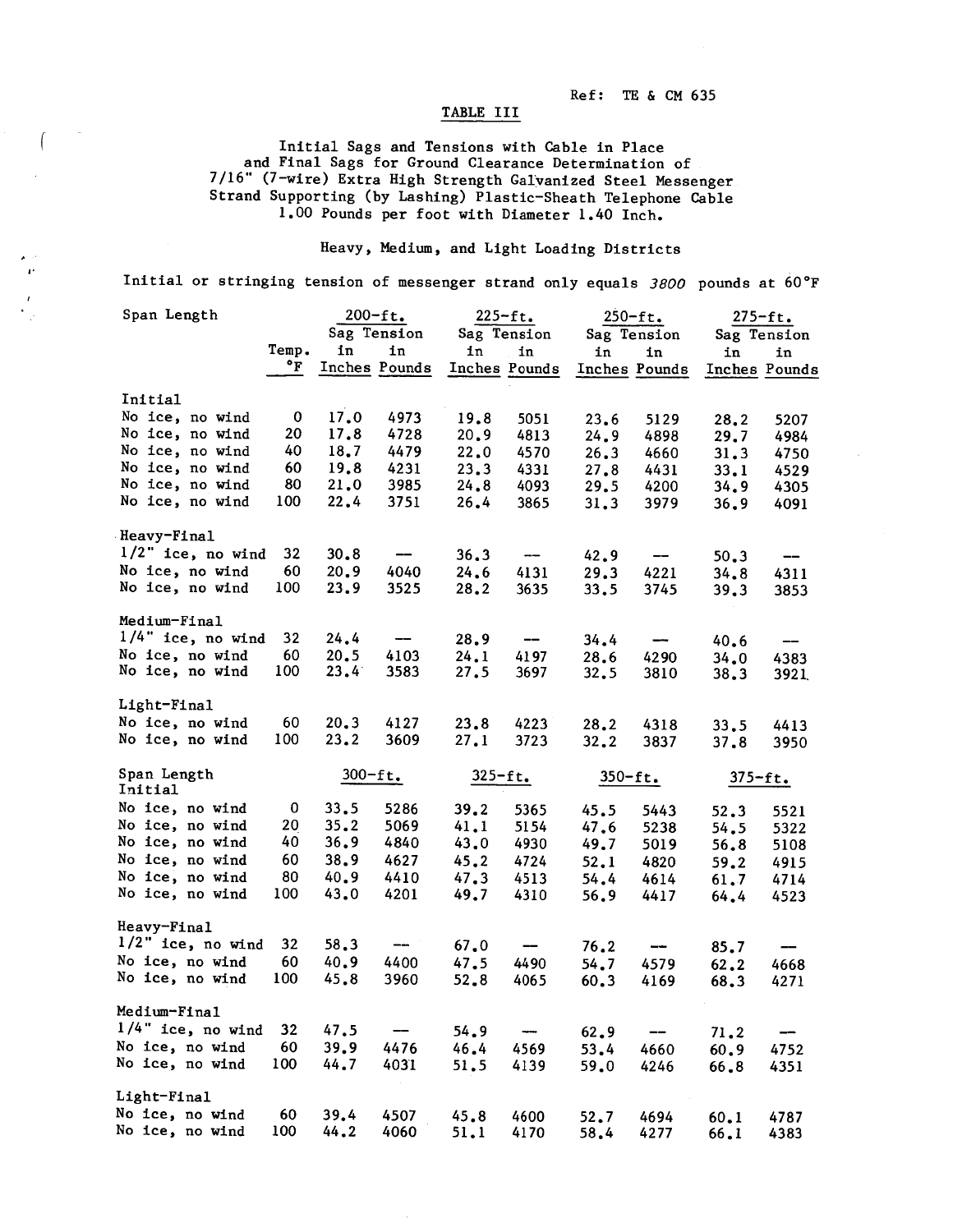$\mathbf{r} = \mathbf{x}$ 

#### TABLE III

Initial Sags and Tensions with Cable in Place and Final Sags for Ground Clearance Determination of 7/16" (7-wire) Extra High Strength Galvanized Steel Messenger Strand Supporting (by Lashing) Plastic-Sheath Telephone Cable 1.00 Pounds per foot with Diameter 1.40 Inch.

## Heavy, Medium, and Light Loading Districts

Initial or stringing tension of messenger strand only equals *3800* pounds at 60°F "

| Span Length            |                      |       | $400 - ft.$                    |           | $425 - ft.$   |             | $450 - ft.$       |                | $475 - ft.$   |  |
|------------------------|----------------------|-------|--------------------------------|-----------|---------------|-------------|-------------------|----------------|---------------|--|
|                        |                      |       | Sag Tension                    |           | Sag Tension   |             | Sag Tension       | Sag Tension    |               |  |
|                        | Temp.                | in    | in                             | in        | in            | in          | in                | in             | in            |  |
|                        | $\mathbf{^{\circ}F}$ |       | Inches Pounds                  |           | Inches Pounds |             | Inches Pounds     |                | Inches Pounds |  |
|                        |                      |       |                                |           |               |             |                   |                |               |  |
| Initial                |                      |       |                                |           |               |             |                   |                |               |  |
| No ice, no wind        | $\mathbf 0$          | 59.3  | 5600                           | 66.6      | 5679          | 74.0        | 5757              | 81.4           | 5836          |  |
| No ice, no wind        | 20                   | 61.6  | 5406                           | 69.0      | 5490          | 76.5        | 5573              | 84.1           | 5656          |  |
| No ice, no wind        | 40                   | 64.0  | 5196                           | 71.6      | 5284          | 79.2        | 5372              | 87.0           | 5460          |  |
| No ice, no wind        | 60                   | 66.7  | 5010                           | 74.4      | 5104          | 82.2        | 5197              | 90.1           | 5290          |  |
| No ice, no wind        | 80                   | 69.4  | 4813                           | 77.1      | 4910          | 85.0        | 5007              | 93.2           | 5104          |  |
| No ice, no wind        | 100                  | 72.2  | 4627                           | 80.0      | 4729          | 88.1        | 4831              | 96.3           | 4931          |  |
| Heavy-Final            |                      |       |                                |           |               |             |                   |                |               |  |
| $1/2$ " ice, no wind   | 32                   | 95.7  | $\qquad \qquad \longleftarrow$ | 105.8     | --            | 116.0       | ---               | 126.5          |               |  |
| No ice, no wind        | 60                   | 70.1  | 4757                           | 78.1      | 4845          | 86.3        | 4938              | 94.6           | 5021          |  |
| No ice, no wind        | 100                  | 76.6  | 4372                           | 84.8      | 4470          | 93.3        | 4569              | 101.9          | 4666          |  |
|                        |                      |       |                                |           |               |             |                   |                |               |  |
| Medium-Final           |                      |       |                                |           |               |             |                   |                |               |  |
| $1/4$ " ice, no wind   | 32                   | 79.8  | --                             | 88.5      | --            | 97.5        | $\hspace{0.05cm}$ | 106.6          |               |  |
| No ice, no wind        | 60                   | 68.6  | 4843                           | 76.5      | 4935          | 84.6        | 5026              | 92.9           | 5116          |  |
| No ice, no wind        | 100                  | 74.8  | 4455                           | 83.0      | 4557          | 91.4        | 4657              | 99.9           | 4757          |  |
| Light-Final            |                      |       |                                |           |               |             |                   |                |               |  |
| No ice, no wind        | 60                   | 67.8  | 4879                           | 75.7      | 4971          | 83.7        | 5063              | 92.0           | 5156          |  |
| No ice, no wind        | 100                  | 74.2  | 4488                           | 82.3      | 4590          | 90.6        | 4691              | 99.1           | 4790          |  |
|                        |                      |       |                                |           |               |             |                   |                |               |  |
| Span Length<br>Initial |                      |       | $500-ft.$                      | $525-ft.$ |               | $550 - ft.$ |                   | $575-ft.$      |               |  |
| No ice, no wind        | $\mathbf{0}$         | 89.2  | 5915                           | 97.0      |               |             |                   |                |               |  |
| No ice, no wind        | 20 <sup>°</sup>      | 91.9  | 5739                           | 99.9      | 5993<br>5823  | 105.0       | 6072              | 113.4          | 6151          |  |
|                        | 40                   | 95.0  | 5548                           |           |               | 108.2       | 5907              | 116.7          | 5990          |  |
| No ice, no wind        | 60                   |       | 5378                           | 103.0     | 5635          | 111.4       | 5723              | 120.1          | 5810          |  |
| No ice, no wind        |                      | 98.2  |                                | 106.5     | 5470          | 115.1       | 5561              | 123.9          | 5650          |  |
| No ice, no wind        | 80                   | 101.4 | 5199                           | 109.8     | 5295          | 118.6       | 5388              | 127.6          | 5481          |  |
| No ice, no wind        | 100                  | 104.8 | 5031                           | 113.3     | 5128          | 122.1       | 5225              | 131.3          | 5320          |  |
| Heavy-Final            |                      |       |                                |           |               |             |                   |                |               |  |
| $1/2$ " ice, no wind   | 32                   | 137.2 | ——                             | 148.0     | --            | 159.4       | --                | 170.9          | --            |  |
| No ice, no wind        | 60                   | 103.2 | 5109                           | 111.9     | 5197          | 121.1       | 5285              | 130.3          | 5372          |  |
| No ice, no wind        | 100                  | 110.8 | 4762                           | 119.8     | 4856          | 129.0       | 4949              | 138.5          | 5042          |  |
| Medium-Final           |                      |       |                                |           |               |             |                   |                |               |  |
| $1/4$ " ice, no wind   | 32                   | 116.0 |                                | 125.5     |               | 135.1       |                   |                |               |  |
| No ice, no wind        | 60                   | 101.2 | 5207                           | 109.8     | 5297          | 118.6       | --<br>5388        | 145.1          | --            |  |
| No ice, no wind        | 100                  | 108.6 | 4855                           | 117.4     | 4952          | 126.5       | 5049              | 127.7<br>135.8 | 5475<br>5145  |  |
|                        |                      |       |                                |           |               |             |                   |                |               |  |
| Light-Final            |                      |       |                                |           |               |             |                   |                |               |  |
| No ice, no wind        | 60                   | 100.4 | 5248                           | 108.9     | 5339          | 117.7       | 5429              | 126.7          | 5517          |  |
| No ice, no wind        | 100                  | 107.8 | 4889                           | 116.5     | 4986          | 125.5       | 5082              | 134.9          | 5177          |  |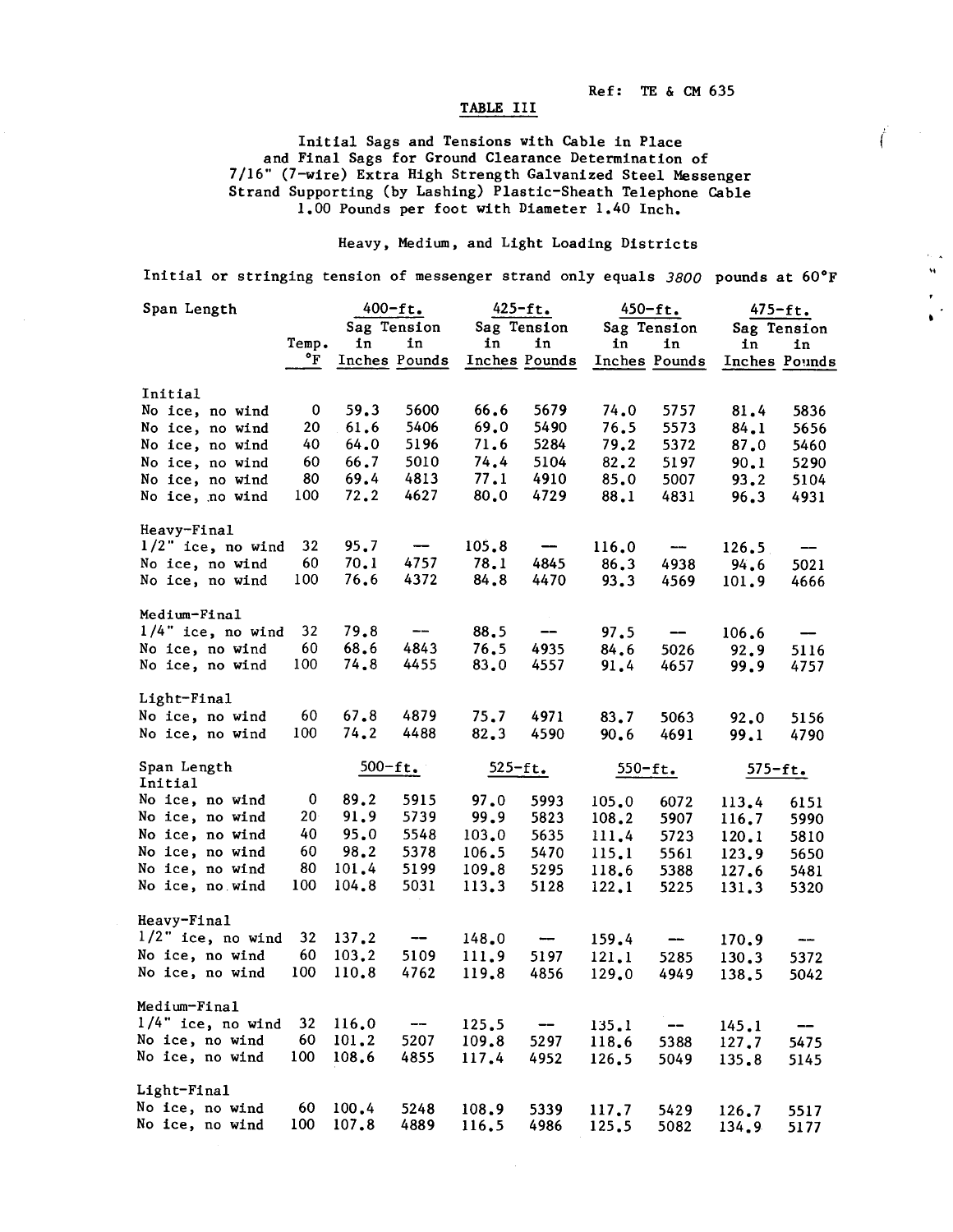## TABLE III

Initial Sags and Tensions with Cable in Place and Final Sags for Ground Clearance Determination of 7/16" (7-wire) Extra High Strength Galvanized Steel Messenger Strand Supporting (by Lashing) Plastic-Sheath Telephone Cable 1.00 Pounds per foot with Diameter 1.40 Inch.

## Heavy, Medium, and Light Loading Districts

Initial or stringing tension of messenger strand only *equals,3800* pounds at 60°F

..

| Span Length          |       | $600 - ft.$ |               | $625 - ft.$   |                                       | $650 - ft.$   |                   | $675 - ft.$ |               |
|----------------------|-------|-------------|---------------|---------------|---------------------------------------|---------------|-------------------|-------------|---------------|
|                      |       |             | Sag Tension   | Sag Tension   |                                       |               | Sag Tension       | Sag Tension |               |
|                      | Temp. | in          | in            | in            | in                                    | in            | in                | in          | in            |
|                      | °F    |             | Inches Pounds | Inches Pounds |                                       | Inches Pounds |                   |             | Inches Pounds |
|                      |       |             |               |               |                                       |               |                   |             |               |
| Initial              |       |             |               |               |                                       |               |                   |             |               |
| No ice, no wind      | 0     | 121.9       | 6229          | 130.8         | 6307                                  | 139.8         | 6385              | 149.0       | 6463          |
| No ice, no wind      | 20    | 125.5       | 6073          | 134.4         | 6155                                  | 143.6         | 6236              | 152.9       | 6316          |
| No ice, no wind      | 40    | 129.1       | 5897          | 138.1         | 5983                                  | 147.5         | 6068              | 157.0       | 6153          |
| No ice, no wind      | 60    | 133.0       | 5738          | 142.2         | 5826                                  | 151.7         | 5913              | 161.3       | 5998          |
| No ice, no wind      | 80    | 136.8       | 5574          | 146.2         | 5665                                  | 155.8         | 5755              | 165.5       | 5843          |
| No ice, no wind      | 100   | 140.7       | 5413          | 150.1         | 5505                                  | 159.8         | 5597              | 169.7       | 5688          |
| Heavy-Final          |       |             |               |               |                                       |               |                   |             |               |
| $1/2$ " ice, no wind | 32    | 182.7       | --            | 194.7         | $\hspace{0.05cm} \dashrightarrow$     | 207.0         | $\hspace{0.05cm}$ | 219.4       |               |
| No ice, no wind      | 60    | 139.8       | 5457          | 149.7         | 5540                                  | 159.7         | 5622              | 170.0       | 5703          |
|                      | 100   | 148.3       | 5134          | 158.4         | 5224                                  | 168.6         | 5313              | 1179.0      | 5401          |
| No ice, no wind      |       |             |               |               |                                       |               |                   |             |               |
| Medium-Final         |       |             |               |               |                                       |               |                   |             |               |
| $1/4$ " ice, no wind | 32    | 155.3       | $-$           | 165.7         | ——                                    | 176.5         | $-$               | 187.3       |               |
| No ice, no wind      | 60    | 137.1       | 5563          | 146.8         | 5648                                  | 156.6         | 5732              | 166.6       | 5816          |
| No ice, no wind      | 100   | 145.5       | 5238          | 155.3         | 5330                                  | 165.4         | 5420              | 175.5       | 5510          |
| Light-Final          |       |             |               |               |                                       |               |                   |             |               |
| No ice, no wind      | 60    | 136.1       | 5605          | 145.7         | 5691                                  | 155.5         | 5776              | 165.4       | 5858          |
| No ice, no wind      | 100   | 144.5       | 5270          | 154.3         | 5363                                  | 164.2         | 5453              | 174.4       | 5543          |
|                      |       |             |               |               |                                       |               |                   |             |               |
| Span Length          |       |             | $700 - ft.$   | $725-ft.$     |                                       |               | $750 - ft.$       |             | $775 - ft.$   |
| Initial              |       |             |               |               |                                       |               |                   |             |               |
| No ice, no wind      | 0     | 158.4       | 6541          | 168.0         | 6618                                  | 177.6         | 6695              | 187.3       | 6772          |
| No ice, no wind      | 20    | 162.5       | 6395          | 172.1         | 6474                                  | 181.8         | 6552              | 191.7       | 6628          |
| No ice, no wind      | 40    | 166.6       | 6235          | 176.4         | 6317                                  | 186.1         | 6399              | 196.2       | 6480          |
| No ice, no wind      | 60    | 171.1       | 6083          | 181.0         | 6167                                  | 190.9         | 6250              | 200.9       | 6333          |
| No ice, no wind      | 80    | 175.4       | 5931          | 185.4         | 6018                                  | 195.5         | 6105              | 205.7       | 6190          |
| No ice, no wind      | 100   | 179.6       | 5778          | 189.7         | 5867                                  | 199.9         | 5955              | 210.2       | 6043          |
| Heavy-Final          |       |             |               |               |                                       |               |                   |             |               |
| $1/2$ " ice, no wind | 32    | 231.8       |               | 244.3         | $\hspace{0.05cm}$ – $\hspace{0.05cm}$ | 257.0         | ——                | 269.9       |               |
| No ice, no wind      | 60    | 180.4       | 5782          | 191.0         | 5860                                  | 201.6         | 5936              | 212.2       | 6011          |
| No ice, no wind      | 100   | 189.7       | 5487          | 200.4         | 5573                                  | 211.2         | 5657              | 222.3       | 5737          |
|                      |       |             |               |               |                                       |               |                   |             |               |
| Medium-Final         |       |             |               |               |                                       |               |                   |             |               |
| $1/4$ " ice, no wind | 32    | 198.5       | --            | 209.7         |                                       | 221.0         |                   | 232.5       | --            |
| No ice, no wind      | 60    | 176.8       | 5897          | 186.9         | 5977                                  | 197.3         | 6057              | 207.8       | 6136          |
| No ice, no wind      | 100   | 185.9       | 5597          | 196.3         | 5684                                  | 206.9         | 5769              | 217.6       | 5853          |
| Light-Final          |       |             |               |               |                                       |               |                   |             |               |
| No ice, no wind      | 60    | 175.5       | 5940          | 185.7         | 6020                                  | 196.0         | 6099              | 206.5       | 6178          |
| No ice, no wind      | 100   | 184.6       | 5630          | 194.9         | 5716                                  | 205.4         | 5801              | 216.0       | 5886          |
|                      |       |             |               |               |                                       |               |                   |             |               |